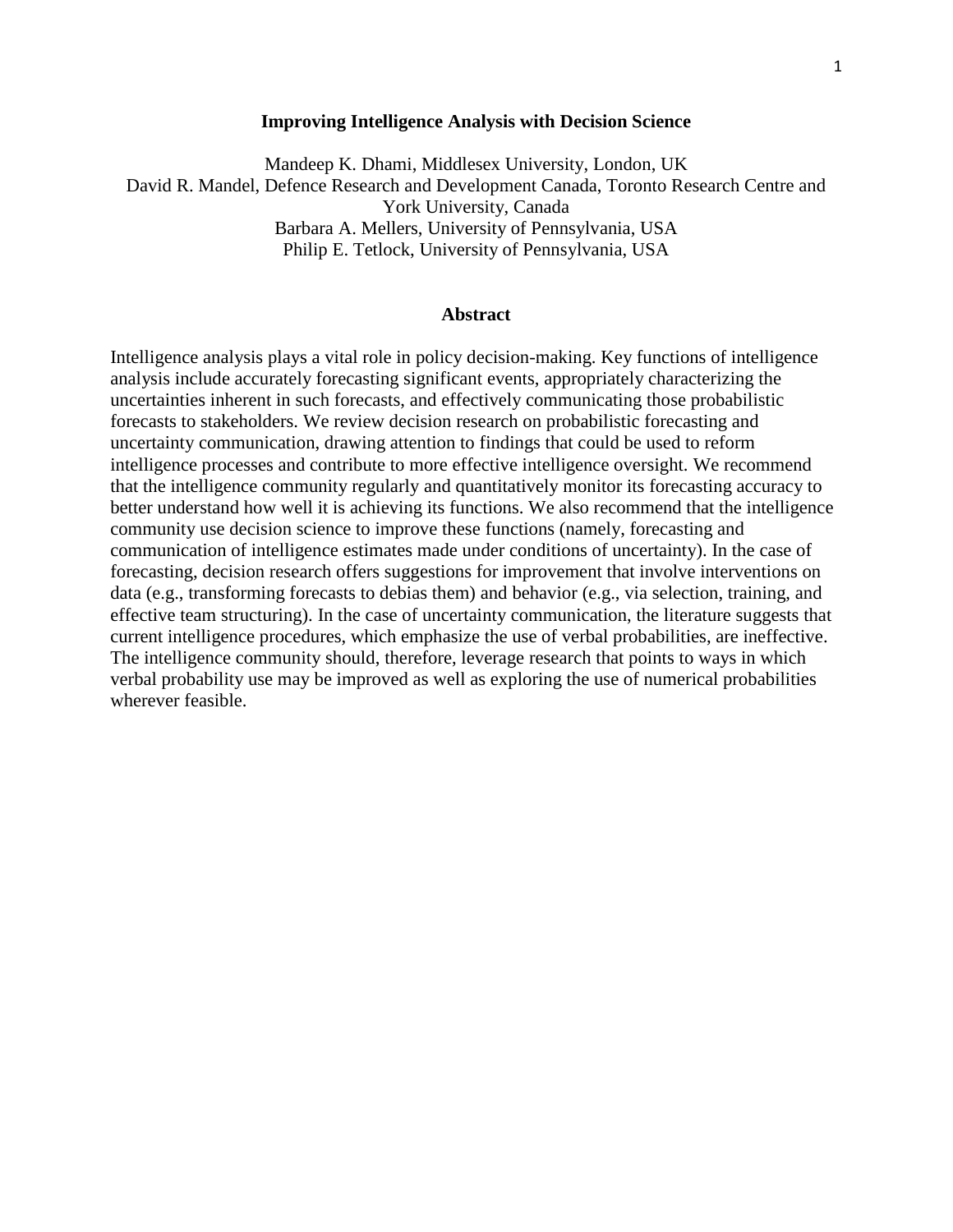### **Introduction**

Intelligence analysis involves searching for, selecting, processing, and interpreting data in order to gain an awareness of current situations and forecast potentially important future developments in areas of interest to decision-making stakeholders. Although intelligence analysis is not a branch of science, it bears some important similarities. As in science, it involves generating and testing hypotheses, and accurately characterizing the degrees of uncertainty in both the evidence and conclusions reached. Although there are standard processes by which the intelligence community (IC) directs analysis, and collects, processes, and disseminates intelligence (e.g., Department of Defense, 2013), these tend not to be based on scientific methods, theories, or past research findings (see National Research Council, 2011; Pool, 2010). In this paper, we identify two relevant bodies of literature in the field of decision science that can be used to inform the IC's policies and practices for intelligence analysis and the dissemination of analytic products. The first research area examines methods for assessing and improving forecasting accuracy, whereas the second examines communication of uncertainty using verbal and numerical probabilities. In practice, these two areas are closely related because intelligence forecasts must be accurately qualified by degrees of uncertainty, and those probabilistic forecasts must in turn be communicated with high fidelity to decision-makers.

# **Decision Research on Forecasting Accuracy**

The IC instructs analysts to be accurate (e.g., Office of the Director of National Intelligence, 2015). However, the IC does not routinely and quantitatively track predictive accuracy to verify that its forecasts are accurate. There are at least three good reasons the IC should track accuracy in a proactive manner: First, forecast accuracy is an empirical issue, and without proper quantitative tracking, one cannot know how good accuracy is or whether improvement is possible. Moreover, various methods for scoring aspects of forecasting skill are readily available (e.g., Swets, 1986; Yaniv, Yates, & Smith, 1991) and can also be applied to rank-ordered data, such as where a verbal probability scale is used to characterize uncertainty (Liberman & Tversky, 1993). Second, political experts have been shown to be overconfident in their forecasts of geopolitical events, and they are easily outperformed by all but the most basic statistical models (Tetlock, 2005). In fact, overconfidence in judgment has been documented in other areas of expert judgment, such as medical diagnosis (e.g., Dawson et al., 1993) and legal judgments (Goodman-Delahunty, Granhag, Hartwig, & Loftus, 2010). Third, the few studies that have examined the forecast accuracy of actual intelligence forecasts made by analysts have yielded mixed results. The most comprehensive study to date found very good performance among strategic intelligence analysts that used numerical probabilities (Mandel & Barnes, 2014) as well as among those who used verbal probabilities to communicate uncertainty (Mandel, Barnes, & Richards, 2014). However, substantially weaker performance in forecasts qualified by verbal probabilities was found in another study with fewer forecasts (Lehner, Michelson, Adelman, & Goodman, 2012).

In addition to assessing forecast accuracy, decision science could help the IC improve its forecast accuracy. Recent psychological research on forecasting has examined statistical interventions that substantially improve the accuracy of probabilistic predictions. These include aggregation algorithms that show an improvement over unweighted linear opinion pools by giving more weight to forecasters who exhibit greater coherence in their judgments of related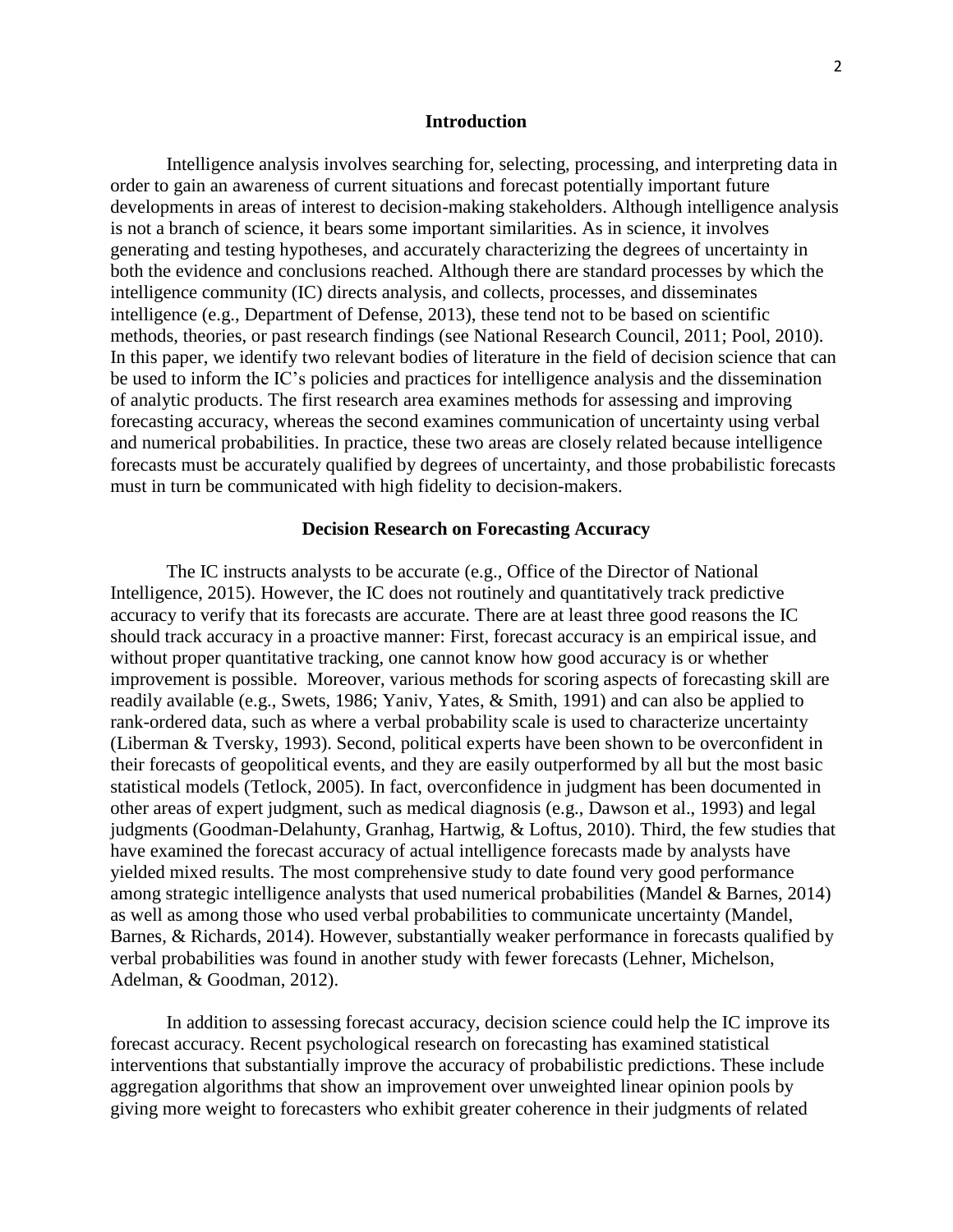topics (Karvestski, Olson, Mandel, & Twardy, 2013) or have better track records (Satopaa et al, 2014). Likewise, transformation rules that improve calibration, an important facet of forecasting skill, have been recently documented (Baron et al., 2014), including in use with intelligence forecasts (Mandel & Barnes, 2014).

Other forecasting research has examined behavioral interventions that improve accuracy. For instance, probabilistic judgments are more accurate with training in probabilistic reasoning, cautionary tales about errors and biases (e.g., overconfidence and confirmation biases), and practical advice for making predictions, such as considering multiple reference classes (Mellers et al. 2014). Likewise, training using visual representations of nested sets in the form of natural frequencies is effective for improving analysts' probability judgments (Mandel, 2015). Other research has shown that individual-difference testing can be used to identify attributes of better forecasters, such as actively open-minded thinking, knowledge of task-specific skills, and numeracy (Karvetski et al., 2013; Mellers et al, 2015a). Forecasting can also be improved by using well-coordinated teamwork that allows forecasters to share information, debate rationales, and motivate each other to perform well (Mellers et al., 2014). Finally, assignment of the best forecasters into so-called "superteams", allowing elite performers to interact online with each other, yields additional improvements to forecasting accuracy (Mellers et al., 2015b; Tetlock & Gardner, 2015).

## **Decision Research on Communicating Uncertainty**

As noted earlier, analysts work under conditions of uncertainty and are expected to accurately characterize uncertainties regarding their conclusions. Because their judgments are intended for decision-makers, they have to both characterize the uncertainties and express them clearly to end-users. Uncertainty in intelligence assessments is typically communicated using verbal probabilities. For instance, the National Intelligence Estimate on weapons of mass destruction in Iraq stated, "if left unchecked, it [Iraq] *probably will* have a nuclear weapon during this decade" (Friedman & Zeckhauser, 2012, p. 829, italics added). An important question is whether decision-makers interpret the meaning of such statements in the same way as it was intended by the intelligence organization producing the assessment.

Decision research clarifies several points about the use of verbal probabilities pertinent to that question, which policymakers should consider. First, people receiving communications about uncertain estimates prefer them to be expressed numerically even though communicators prefer to use words to convey uncertainty (Brun & Teigen, 1988; Murphy, Lichtenstein, Fischhoff, & Winkler, 1980; Wallsten, Budescu, Zwick, & Kemp, 1993). Second, because of the vagueness of verbal probabilities, most terms have a wide range of permissible meanings when scaled on the 0- 1 interval (Dhami & Wallsten, 2005; Karelitz & Budescu, 2004). Third, and more problematic, individuals vary greatly in the ranges and best estimates they assign to probability terms (Budescu, Weinberg, & Wallsten, 1988; Dhami & Wallsten, 2005). Finally, people's interpretations of verbal probabilities are affected by several contextual factors, such as whether the event whose uncertainty is being characterized has a low or high base-rate (for review, see Wallsten & Budescu, 1995).

Decision research also sheds light on how uncertainty communication might be improved. For instance, given the vagueness inherent in verbal probabilities, methods have been developed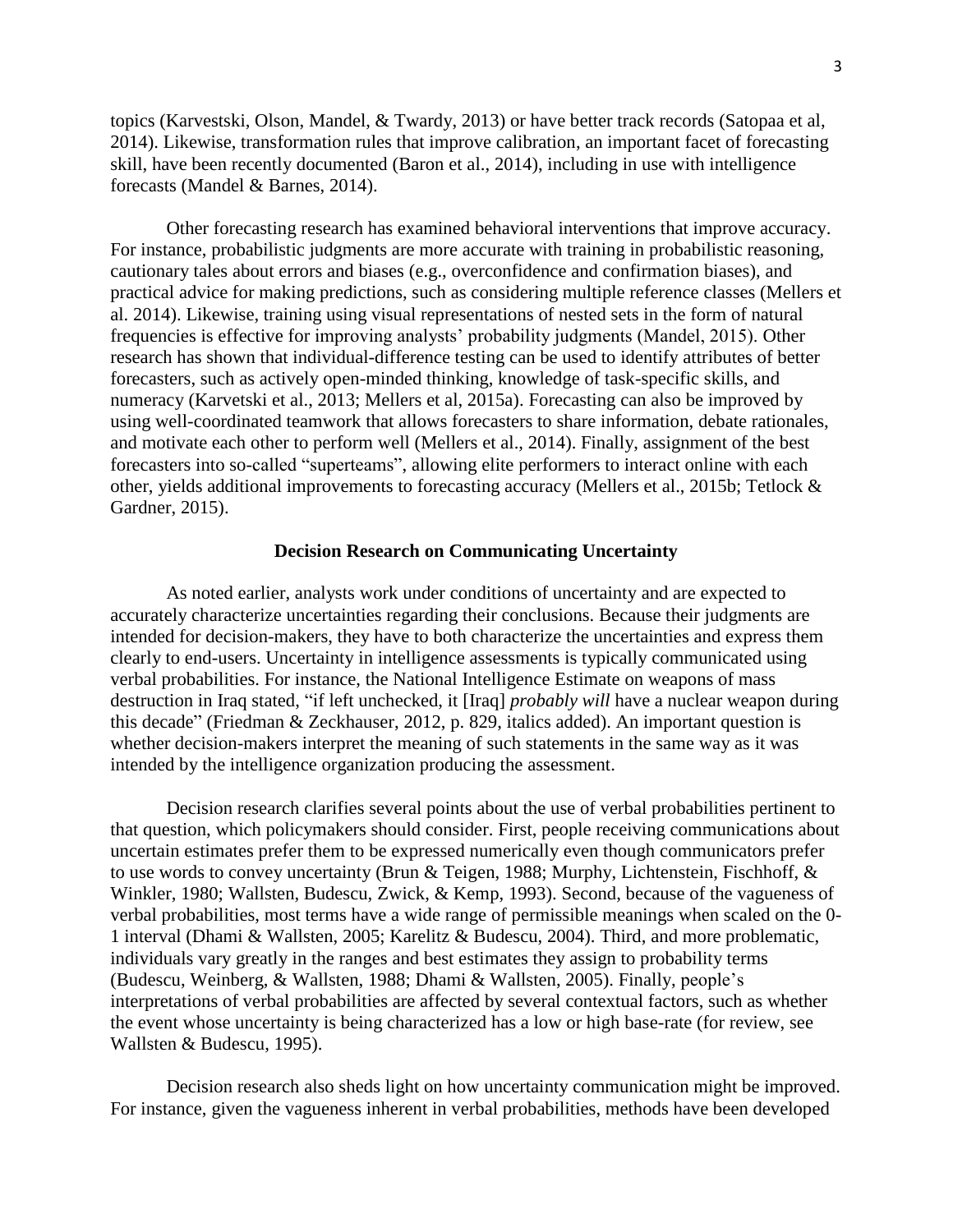for translating verbal expressions in a communicator's lexicon to equivalently ranked expressions in a listener's lexicon (Dhami & Wallsten, 2005; Karelitz & Budescu, 2004). Another approach is to establish a standardized lexicon of verbal probabilities, and indeed many intelligence organizations have done so (e.g., Barnes, 2015; Dhami, 2013). Behavioral research methods have been used to develop standardized lexicons that people are more likely adhere to (Ho, Budescu, Dhami & Mandel, in press). Communication might also be improved through presentational methods. For instance, when people are given a lexicon equating verbal probabilities with numerical ranges, they often lose track of the equivalents (Budescu, Por, Broomell, & Smithson, 2014). However, consistency with the lexicon can be substantially improved by providing the numerical range equivalents each time a probability term is used in a statement.

# **Policy Implications**

# **Forecast Accuracy**

Our recommendations for improving forecast accuracy within the IC are two-pronged (see Table 1). First, the IC should take immediate steps to monitor its forecast accuracy. This would require intelligence organizations to collect probabilistic forecasts, outcomes (i.e., did the forecasted event occur or not?), and putative moderators of forecasting skill (e.g., analyst experience, forecast time-frame, forecast difficulty). These data would enable the IC to quantitatively score analytic forecasts so that key aspects of forecasting skill, such as calibration and discrimination, could be tracked over time, agencies, and other key variables, some of which might prove to be important moderators of forecasting skill.

Secondly, we recommend that the IC leverage decision research, theory, and methods to improve its forecasting abilities. We outlined several recent developments that could be clustered into two routes of improvement. The first focuses on methods for improving forecast quality through interventions on data sources (including raw forecasts), whereas the second focuses on doing so through behavioral interventions (e.g., through selection, training, and team structuring). We also advise the IC to work with behavioral scientists to devise fair tests of the effectiveness of these methods as implemented. This is an important step that is sorely lacking in the IC's application of structured analytic techniques to promote analytic rigor (Pool, 2010).

## **Communication of Uncertainty**

We recommend two courses of action for improving the communication of uncertainty (see Table 1). The first, as we noted earlier, focuses on exploiting means of improving communication using verbal probabilities, such as using translation methods or presentational methods that at least remind users of what the vague terms are supposed to mean. The IC should also monitor inconsistencies among standards promulgated in different organizations, and take steps to eliminate discrepancies that might proliferate rather than mitigate confusion.

The second course of action we recommend is to use numerical probabilities in place of verbal probabilities wherever feasible. To the extent that communications about uncertainty, risk, and probability are intended to be as accurate as possible, the scientific literature reviewed earlier makes a clear case for the use of numerical probabilities. Numerical probabilities can be precise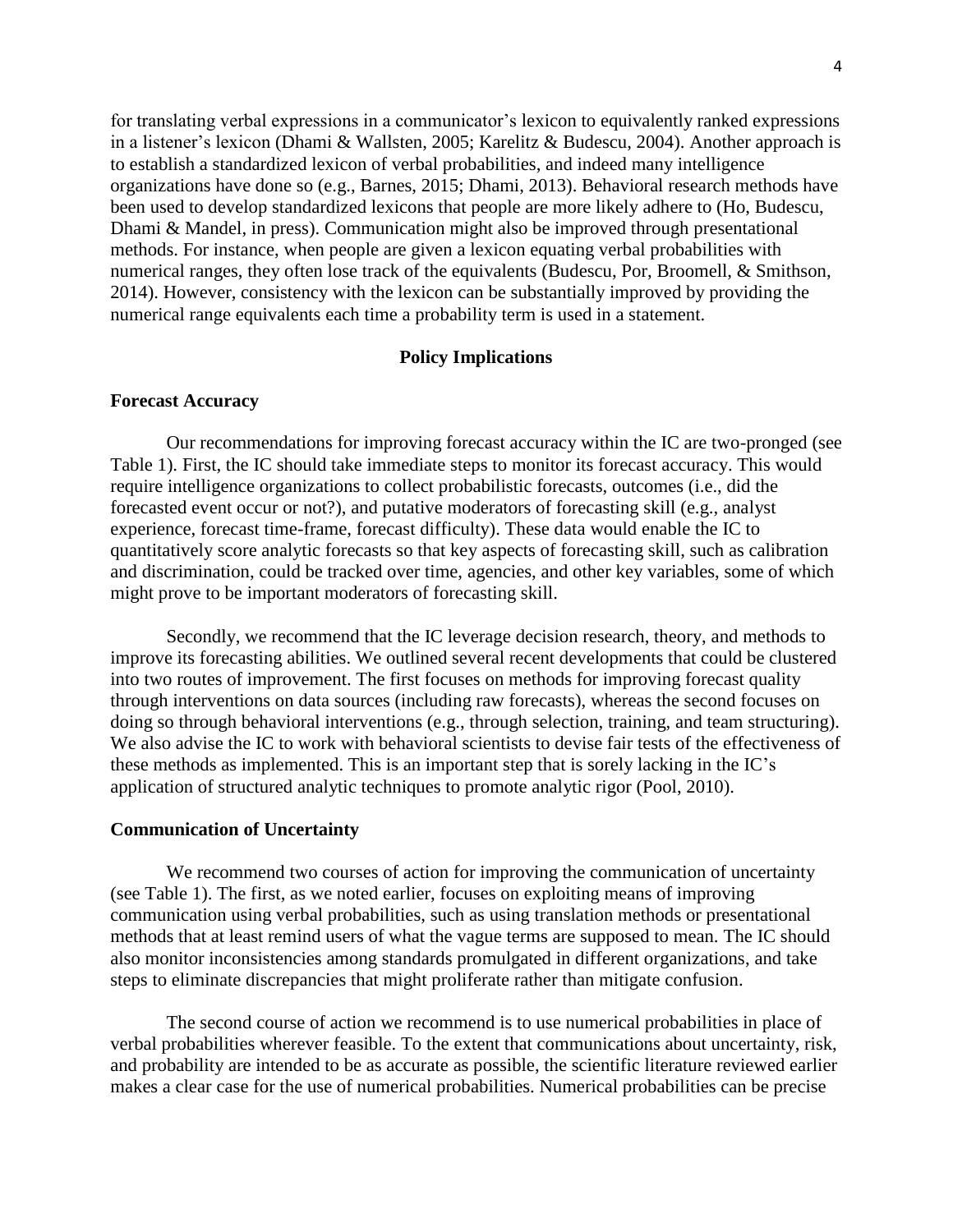(e.g., 87.5% chance) or imprecise (e.g., 75% chance of rain plus or minus 10%). However, even when such probabilities express imprecision, they are not vague.

#### **Conclusion**

The IC should adopt an evidence-based approach to monitoring and improving its performance. Such an approach would address the aforementioned key challenges and also strengthen the IC's accountability processes, enabling it to better protect itself from the adverse consequences of blame-games that ensue following significant errors (Tetlock & Mellers, 2011). Decision science is well positioned to assist the IC because of its quantitative methods for measurement and testing cognition and behavior, its theoretical models of human judgment and decision-making, and its history of dealing with applied problems. The IC should capitalize on it.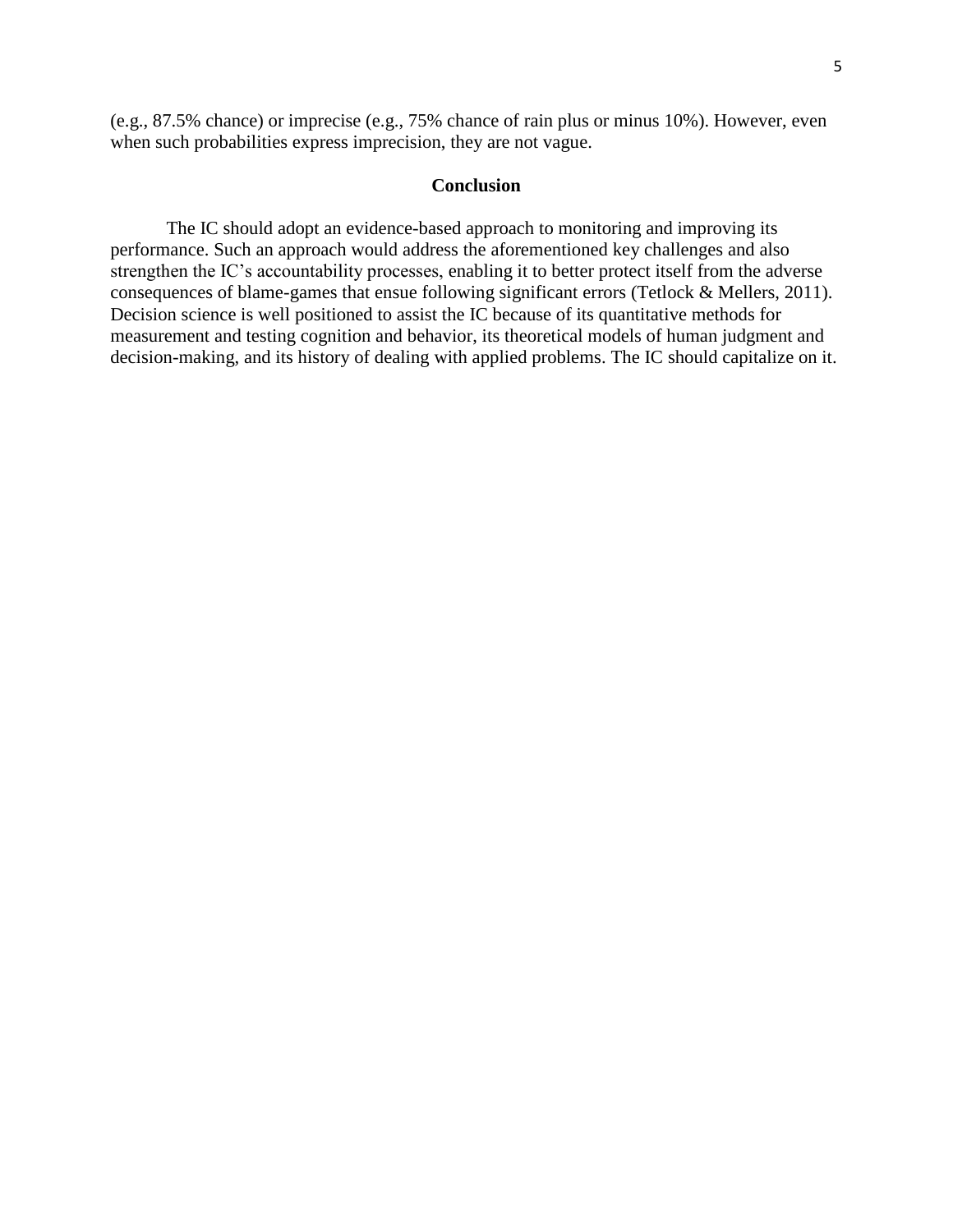# **References**

- Barnes, A. (2015). Making intelligence analysis more intelligent: Using numeric probabilities. *Intelligence and National Security*. doi: 10.1080/02684527.2014.994955
- Baron J., Mellers, B. A., Tetlock, P. E., Stone, E., & Ungar, L. H. (2014). Two reasons to make aggregated probability forecasts more extreme. *Decision Analysis, 11*, 133**–**145.
- Brun, W., & Teigen, K. H. (1988). Verbal probabilities: Ambiguous, context-dependent, or both? *Organizational Behavior and Human Decision Processes, 41*, 390-404.
- Budescu, D.V., Por, H., Broomell, S., & Smithson, M. (2014). Interpretation of IPCC probabilistic statements around the world. *Nature Climate Change, 4*, 508-512.
- Budescu, D. V., Weinberg, S., & Wallsten, T. S. (1988). Decisions based on numerically and verbally expressed uncertainties. *Journal of Experimental Psychology: Human Perception & Performance*, *14,* 281-294.
- Dawson, N. V., Connors, A. F., Speroff, T., Kemka, A., Shaw, P., & Arkes, H. R. (1993). Hemodynamic assessment in managing the critically ill: Is physician confidence warranted? *Medical Decision Making, 13*, 258–266.
- Department of Defense (2013). *Joint intelligence. Joint publication 2-0.* Retrieved from [http://www.dtic.mil/doctrine/new\\_pubs/jp2\\_0.pdf](http://www.dtic.mil/doctrine/new_pubs/jp2_0.pdf)
- Dhami, M. K. (2013). *Understanding and communicating uncertainty in intelligence analysis.* Report prepared for HM Government, UK. (available from first author).
- Dhami, M. K., & Wallsten, T. S. (2005). Interpersonal comparison of subjective probabilities. *Memory & Cognition, 33,* 1057-1068.
- Friedman, J. A., & Zeckhauser, R. (2012). Assessing uncertainty in intelligence. *Intelligence and National Security,* 824-847.
- Goodman-Delahunty, J., Granhag, P.A., Hartwig, M., & Loftus, E.F. (2010). Insightful or wishful: Lawyers' ability to predict case outcomes. *Psychology, Public Policy & Law, 16*, 133–157.
- Ho, E., Budescu, D., Dhami, M. K., & Mandel, D. R. (in press). On the effective communication of uncertainty: Lessons from the climate change and intelligence analysis domains. *Behavioral Science & Policy.*
- Karelitz, T., & Budescu, D. V. (2004). You say "probable" and I say "likely": Improving interpersonal communication with verbal probability phrases. *Journal of Experimental Psychology: Applied, 10, 25-41.*
- Karvetski, C. W., Olson, K. C., Mandel, D. R., & Twardy, C. R. (2013). Probabilistic coherence weighting for optimizing expert forecasts. *Decision Analysis, 10*, 305-326.
- Lehner, P., Michelson, A., Adelman, L., & Goodman, A. (2012). Using inferred probabilities to measure the accuracy of imprecise forecasts. *Judgment and Decision Making, 7,* 728-740.
- Liberman, V., & Tversky, A. (1993). On the evaluation of probability judgments: Calibration, resolution, and monotonicity. *Psychological Bulletin, 114*, 162–173.
- Mandel, D. R., & Barnes, A. (2014). Accuracy of forecasts in strategic intelligence. *Proceedings of the National Academy of Sciences, 111*, 10984-10989*.*
- Mandel, D. R. (2015). Instruction in information structuring improves Bayesian judgment in intelligence analysts. *Frontiers in Psychology, 6*:387, 1-12.
- Mandel, D. R., Barnes, A., & Richards, K. (2014). *A quantitative assessment of the quality of strategic intelligence forecasts*. Technical Report no. 2013-036. Toronto, Canada: Defence Research and Development Canada.